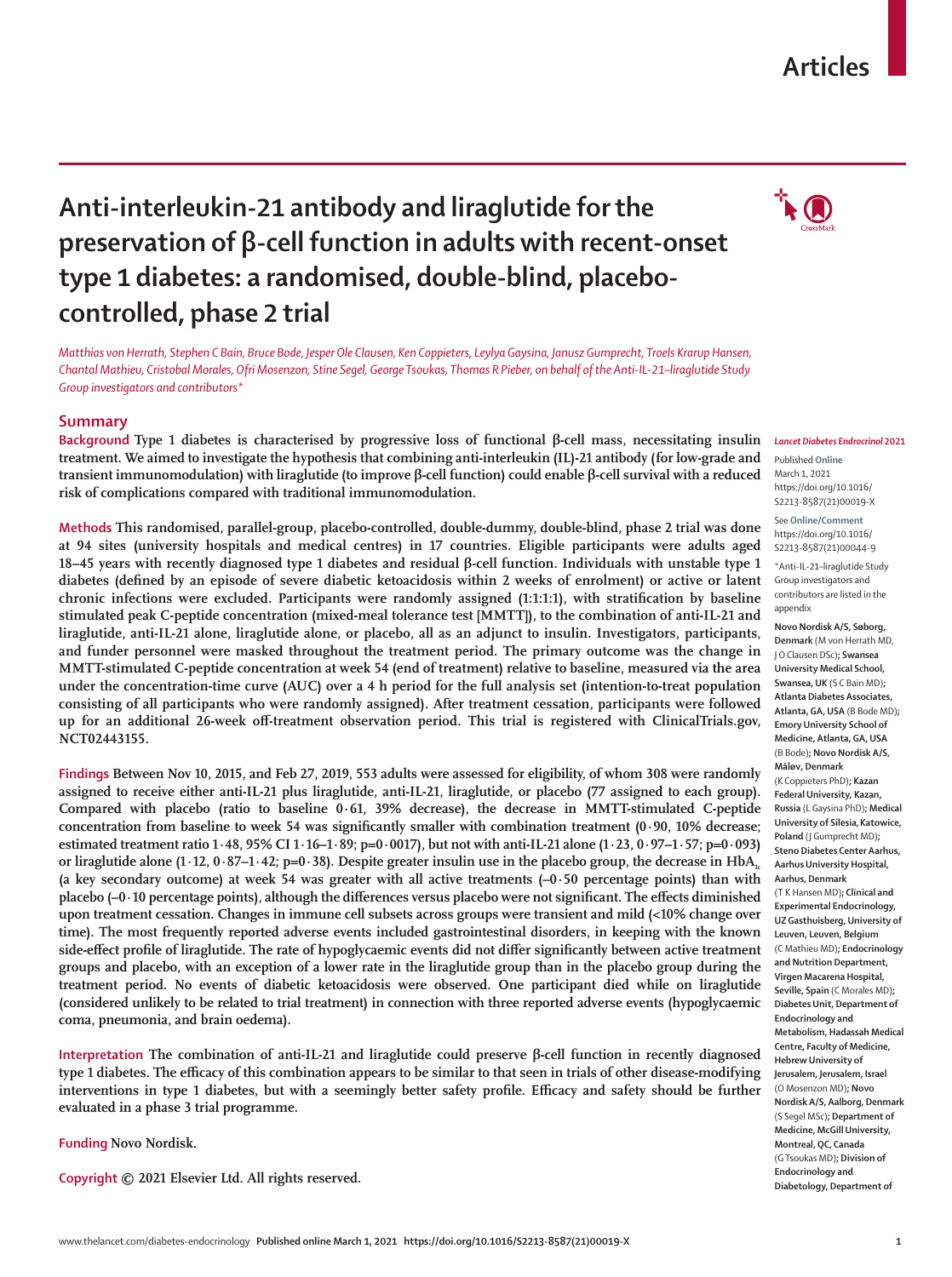**Internal Medicine, Medical University of Graz, Graz, Austria** (Prof T R Pieber MD)

Correspondence to: Prof Thomas R Pieber, Division of Endocrinology and Diabetology, Department of Internal Medicine, Medical University of Graz, A8036 Graz, Austria **thomas.pieber@medunigraz.at** See **Online** for appendix

# **Research in context**

#### **Evidence before this study**

No formal literature search was done. All known and relevant papers were considered, and references are cited on the basis of the authors' knowledge of the scientific literate published up until the date of submission of the final revised version of the Article (Jan 12, 2021). Prevention of type 1 diabetes would require early modulation of the pathways that lead to autoimmune destruction of β cells in the pancreatic islets of Langerhans. In the past decade, insights into the disease mechanisms in type 1 diabetes have led to clinical trials of several novel preventive therapies. New strategies designed to regulate the immune system include the use of antigen-based immunotherapies and immunomodulatory or immunosuppressive agents. However, side-effects associated with systemic immune suppression, the transient nature of the observed efficacy, or both, have prevented the regulatory approval of these therapies. A single agent or approach seems unlikely to halt disease progression in all people with type 1 diabetes.

#### **Added value of this study**

We hypothesised that an agent with low-grade and transient immune-modifying effects combined with a therapy to improve β-cell function would offer efficacy-related benefits on β-cell survival, but with lower risk of the complications generally associated with immune suppression. In this phase 2,

double-blind, randomised controlled trial in 308 adult patients with recent-onset diabetes and residual C-peptide secretion, combination treatment with anti-interleukin (IL)-21 and liraglutide for 54 weeks was well tolerated and resulted in sustained endogenous insulin secretion and improved glucose metabolism compared with placebo. To our knowledge, this study is the largest trial of a disease-modifying intervention in adults with recent-onset type 1 diabetes and, unlike most other studies, included a fairly long (26-week) off-drug follow-up period, during which the effect of the combination treatment diminished and no lasting adverse changes to the immune system were identified.

#### **Implications of all the available evidence**

Combination therapy with agents such as anti-IL-21 and liraglutide could constitute a potential novel disease-modifying therapy by preserving endogenous β-cell function. β-cell preservation seen in this trial is similar to that shown in other disease-modifying trials in type 1 diabetes. Although the reported adverse events were few and mild, suggesting a favourable safety profile, the long-term safety and efficacy of this combination therapy remains to be assessed in a phase 3 trial programme. Future studies are needed to address the longterm effects of the treatment and its benefits in patients with recent-onset type 1 diabetes.

# **Introduction**

Type 1 diabetes is an autoimmune disease characterised by progressive loss of functional β-cell mass. The incidence of type 1 diabetes is increasing by 3% annually in highincome countries, and more than 1·1 million children and adolescents live with the condition.<sup>1</sup> The single treatment option for most people diagnosed with the disease remains life-long administration of exogenous insulin; however, despite the availability of advanced insulin analogues, many individuals with type 1 diabetes do not meet the recommended treatment goals.<sup>2</sup> Consequently, mortality among people with this disease is three-times greater than in the general population.<sup>3</sup>

Disease-modifying therapeutic interventions in type 1 diabetes have focused on disease prevention in individuals at high risk and the preservation of residual β-cell function soon after diagnosis.<sup>4-11</sup> Both strategies have the potential to lead to better long-term glycaemic control, with lower rates of hypoglycaemia and diabetes-related complications. β-cell function can be estimated on the basis of C-peptide concentration, and patients with higher C-peptide concentrations have better glycaemic control, and fewer and less pronounced long-term complications.12,13 Clinical trials<sup>4-6,10,11</sup> have shown that the rate of decline of C-peptide concentration after diagnosis can be attenuated; however, in all trials, the C-peptide preservation effect eventually disappeared, sometimes during or shortly after therapy, and C-peptide concentrations again declined. Although these observations suggest that prolonged treatment is necessary, the potential advantage of this situation is that, unless an intervention induces irreversible changes to the immune system, the non-permanent nature of the intervention's effects might mean that long-term benefits do not necessarily come at the expense of frequent sideeffects related to immune suppression such as infections,<sup>14</sup> including Epstein-Barr virus reactivation.<sup>15</sup>

We hypothesise that a disease-modifying therapy combining milder immunomodulation with a β cellfocused agent to improve cell function and prevent β-cell apoptosis under immune stress<sup>16</sup> could ensure β-cell survival with a reduced risk of complications compared with traditional immunomodulation in patients with newly diagnosed type 1 diabetes.

Anti-interleukin (IL)-21 antibody is a promising candidate for immunotherapy in type 1 diabetes because the IL-21 pathway has been linked to diabetes progression in animal models<sup>17,18</sup> and in humans,<sup>19,20</sup> putatively because of the central role of IL-21 in promoting trafficking of CD8+ T lymphocytes from lymph nodes and the exocrine pancreas to the pancreatic islets.<sup>21</sup> Furthermore, nonclinical investigations<sup>21</sup> have shown a minor effect of IL-21 blockade on the immune repertoire. GLP-1 receptor agonists such as liraglutide have been proposed to relieve  $β$ -cell stress and prevent apoptosis,<sup>22</sup> protect against cytokine-mediated inhibitory effects on glucosestimulated insulin secretion,<sup>16</sup> and ameliorate the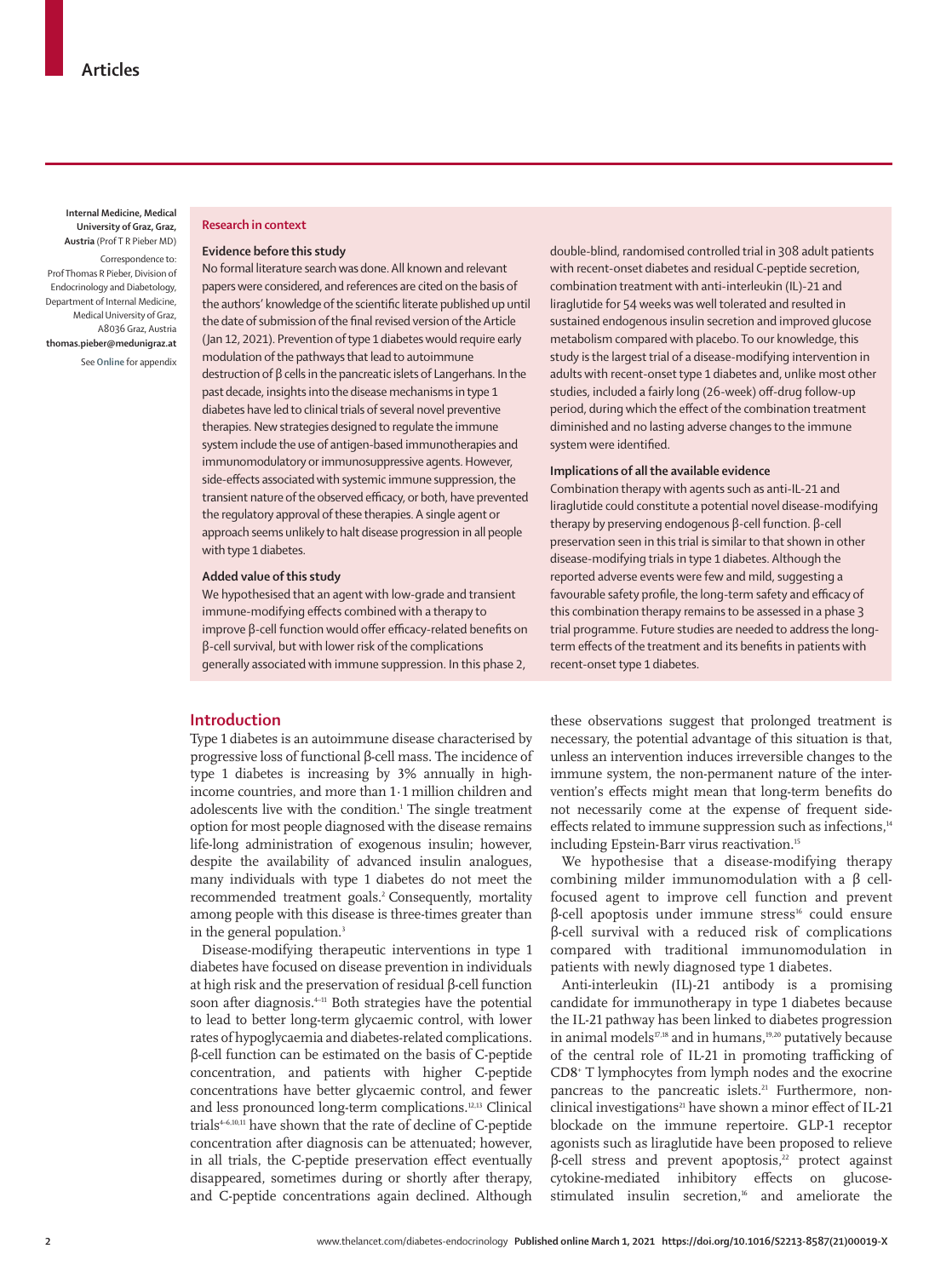proinsulin-to-insulin processing defects seen in type 1 diabetes and type 2 diabetes.<sup>23</sup> Moreover, GLP-1 receptor agonists have proven beneficial effects on glycaemic control, bodyweight, and cardiovascular risk.24,25 Thus, pursuing the concept of combination therapy integrating immunomodulation and a component aimed at another mechanistically distinct target<sup>26,27</sup>—the combination of IL-21 blockade and a GLP-1 receptor agonist was assessed and has shown promising results in a mouse model.28

To investigate this approach in a clinical setting, we assessed the disease-modifying potential of a monoclonal anti-IL-21 antibody and liraglutide, in combination and as monotherapies, all as adjuncts to insulin, in a placebocontrolled phase 2 trial in adults recently diagnosed with type 1 diabetes.

# **Methods**

# **Study design and participants**

This randomised, parallel-group, placebo-controlled, double-dummy, double-blind, phase 2 trial was done at 94 sites (university hospitals and medical centres) in 17 countries (appendix pp 2–3). Eligible participants were adults aged 18–45 years with recently diagnosed type 1 diabetes and residual β-cell function. To be included, participants had to have a diagnosis of type 1 diabetes within 20 weeks before screening, a peak C-peptide concentration of at least 0·2 nmol/L (mixed-meal tolerance test [MMTT]), and have antibodies against glutamic acid decarboxylase and either islet antigen-2 or zinc transporter-8, or both. Individuals were excluded if their type 1 diabetes was considered unstable (defined by an episode of severe diabetic ketoacidosis within 2 weeks of enrolment) or if they had active or latent chronic infections. A complete list of eligibility criteria is provided in the appendix (pp 15–16).

The trial was approved by independent ethics committees and institutional review boards at each participating site and was done in accordance with Good Clinical Practice guidelines and the Declaration of Helsinki. All participants provided written informed consent before eligibility screening. The trial did not have a data monitoring committee. The full study protocol and statistical analysis plan are available online at [ClinicalTrials.gov.](https://clinicaltrials.gov/ct2/show/NCT02443155)

# **Randomisation and masking**

At week 0 (baseline), participants were randomly assigned 1:1:1:1 to treatment with anti-IL-21 and liraglutide combination, anti-IL-21, liraglutide, or placebo. Randomisation was stratified by the peak MMTT-derived C-peptide concentration at baseline  $(\geq 0.2 \text{ nmol/L to } \leq 0.6 \text{ nmol/L})$ or >0·6 nmol/L). Outcome and safety data were collected by site investigators via electronic case report forms as per the study protocol. Investigators, participants, and funder (Novo Nordisk) personnel were masked throughout the treatment period. After all participants had completed the treatment period, Novo Nordisk personnel were unmasked to treatment allocation for an internal analysis done to inform the future clinical development programme. Investigators and participants remained masked until all data were collected and verified.

### **Procedures**

Monoclonal anti-IL-21 antibody at a dose of 12 mg/kg and matching placebo were administered intravenously every 6 weeks during visits to trial sites. Liraglutide and matching placebo were self-administered as subcutaneous injections once per day; there were no indications that treatment non-compliance differed substantially between groups. The liraglutide dose was escalated from 0·6 mg to a target of  $1.8$  mg per day in increments of  $0.6$  mg every 2 weeks. In case of intolerable adverse events related to dose escalation, the dose could be reduced to 1·2 mg.

Participants received treatment for 54 weeks and were subsequently followed up for 26 weeks after treatment cessation (for a total follow-up time of 80 weeks). All participants were on a treat-to-target insulin regimen throughout the trial. Participants were withdrawn from the trial if treatment was discontinued. Investigational drug use was assessed by comparison of dispensed versus returned drug at site visits where the drug dispensing was done according to the protocol. Insulin therapy was recorded based on participant diaries.

# **Outcomes**

The primary outcome was change in C-peptide secretion at week 54, measured via the area under the concentrationtime curve (AUC) for MMTT-stimulated C-peptide concentration over 4 h at week 54 relative to baseline  $(AUC_{_{0-4\ h,\hbox{ C-peptide, week 54}}/AUC_{_{0-4\ h,\hbox{ C-peptide, baseline}}}).\;$  MMTTs were scheduled at baseline and at weeks 12, 24, 36, 54, 65, and 80.

The key secondary efficacy outcomes were: ratio to baseline in the AUC of C-peptide over 4 h at week 80 and over 2 h at week 54 and week 80; ratio to baseline in the Cmax of C-peptide over 2 h and 4 h at week 54 and week 80; and change from baseline to week 54 and week 80 in  $HbA<sub>1</sub>$ , fasting plasma glucose, fasting C-peptide, and total daily insulin dose in units per kg (3-day average). Autoantibodies against insulin (radioimmunoassay-based), glutamic acid decarboxylase (ELISA-based), zinc transporter-8 (ELISA-based), and islet antigen-2 (ELISA-based) were measured at the start and monitored throughout the trial by use of commercial assays (RSR, Cardiff, UK); analyses were done at a central laboratory (Quintiles, Livingston, UK). The frequency and phenotype of circulating immune cell subsets (B cells, T cells, natural killer cells, and myeloid cells) were measured via peripheral blood mononuclear cells and flow cytometry and were defined as supportive secondary biomarker outcomes assessed as the change from baseline to week 54 and week 80.

For the **protocol and statistical analysis plan** see [https://](https://clinicaltrials.gov/ct2/show/NCT02443155) [clinicaltrials.gov/ct2/show/](https://clinicaltrials.gov/ct2/show/NCT02443155) [NCT02443155](https://clinicaltrials.gov/ct2/show/NCT02443155)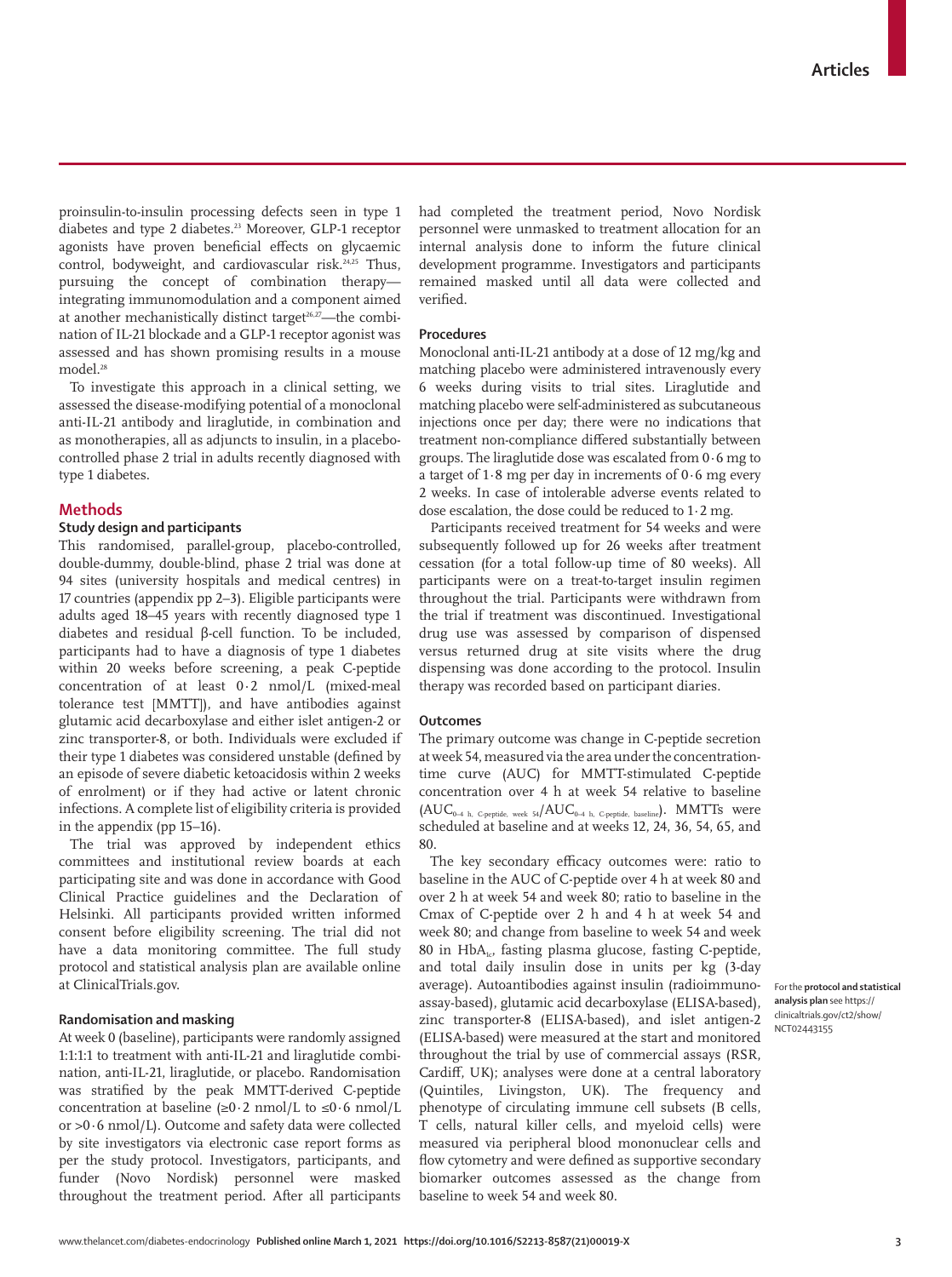The key safety outcomes were: the number of treatment-emergent hypoglycaemic events (nocturnal hypoglycaemia defined as events that occurred between 0001 h and 0559 h [both inclusive] was also assessed as a post-hoc outcome) according to the American Diabetes Association (ADA)<sup>29</sup> and Novo Nordisk definitions from the first dose of the study drug to week 54 and week 80; and the number of treatment-emergent events of diabetic ketoacidosis reported from the first dose to week 80. Hypoglycaemic events reported according to the ADA  $classification<sup>29</sup>$  are comprised of any type of events (ie, severe, asymptomatic, documented symptomatic, pseudohypoglycaemia, and probable symptomatic).

Supportive pharmacokinetic outcomes reported here, all related to anti-IL-21, were: the anti-IL-21 AUC over a dosing interval at a steady state (defined as after last dose); terminal half-life after the last dose of anti-IL-21; volume distribution at a steady state; clearance at steady state; the mean residence time; accumulation ratio of anti-IL-21 defined as  $\mathrm{AUC}_{\text{\tiny 48-54 weeks}}/\mathrm{AUC}_{\text{\tiny 0-6 weeks}}$ ; anti-IL-21 concentration before and 1 h after dosing at a steady state.

Other additional secondary efficacy outcomes of exploratory nature were reported in the appendix (pp 17, 19) because they were considered relevant in the interpretation of the key outcomes. These additional secondary efficacy outcomes were: ratio to baseline in the AUC of glucose over 2 h and 4 h and change in fasting glucagon from baseline to week 54 and week 80.

Some additional safety outcomes of exploratory or regulatory nature were reported in the appendix (pp 11–14, 18, 21, 22) because they were considered relevant in the interpretation of the key outcomes and in light of the GLP-1 receptor agonist drug class investigated. These additional safety outcomes were: change in bodyweight, blood pressure, pulse rate, and amylase and lipase concentrations from baseline to week 54 and week 80; number of treatment-emergent hyperglycaemic episodes reported and number of treatment-emergent adverse events reported from first dose of the study drug to week 54 and week 80 (a relevant subset is reported here; all adverse events are reported at ClinicalTrials.gov or available in the redacted clinical study report and datasets in accordance with Novo Nordisk data sharing commitments); and the number of treatment-emergent events of diabetic ketoacidosis reported from first dose of the study drug to week 54.

Post-hoc analysis was done for the total number of treatment-emergent hyperglycaemic events.

Several additional secondary efficacy outcomes of exploratory nature and additional safety outcomes of exploratory or regulatory nature will be reported elsewhere, and because of the exploratory purpose of additional secondary outcomes, the results were not reported here. The redacted clinical study report and datasets will be available in accordance with Novo Nordisk data sharing commitments.

Additional secondary efficacy outcomes of exploratory nature from baseline to week 54 and week 80 not reported here were: ratio to baseline for the Cmax of glucose over 2 h and 4 h and change in the number of insulin injections per day (3-day average); number of weeks off bolus; outcomes derived from 7 point self-measured plasma glucose profiles; change in patient-reported outcome scores (SF-36, Experience of Treatment Benefits and Barriers, Diabetes Treatment Satisfaction Questionnaire). Additional safety outcomes of exploratory or regulatory nature not reported here were: the number of participants experiencing treatment-emergent injection or infusion site reactions from the first dose of the study drug and during the treatment period (54 weeks) caused by anti-IL-21–liraglutide–placebo injection–infusion; and from baseline to week 54 and 80: diabetes complications (retinopathy and estimated glomerular filtration rate); change in laboratory safety variables (haematology, biochemistry, coagulation, lipids, IgE, urine dipsticks, cytokine panel, and hormones), vital signs (electrocardiogram, blood pressure, pulse rate, and amylase and lipase concentrations); change in anti-IL-21 antibodies; and change in anti-liraglutide antibodies. Other supportive biomarker outcomes not reported here were: change in total IL-21 and change in autoantibodies against glutamic acid decarboxylase 65, zinctransporter 8, islet antigen-2, and insulin autoantibodies from baseline to week 54 and week 80; and change in serum vitamin D (1,25 dihydroxycalciferol) from baseline to week 54.

#### **Statistical analysis**

This trial was powered for the comparison of combination treatment versus placebo for the primary outcome. The assumed ratio to baseline was  $0.98$  (-2%) for combination treatment and 0·65 (–35%) for placebo, corresponding to an assumed treatment ratio of 1·50 (treatment effect of –33 percentage points). The SD on the log-transformed primary outcome was assumed to be 0·5 for combination treatment and 1·0 for placebo. With 60 participants completing the trial in each of these two groups, the power would be 80·4% to detect a statistically significant treatment ratio. To account for non-completers, 77 participants were randomly assigned to each of the four treatment groups.

For the primary outcome, AUCs at available timepoints from baseline to end of treatment (week 54) were logtransformed and analysed by use of a mixed model for repeated measurements combined for all four treatments, including all available assessments for participants in the full analysis set (intention-to-treat population consisting of all participants who were randomly assigned with at least one available post-baseline value). Missing data were assumed to be missing at random. Treatment, C-peptide stratum, and sex were included as factors and log of the baseline  $AUC_{0,4}$  and age at baseline were covariates. The interaction between all variables and time was included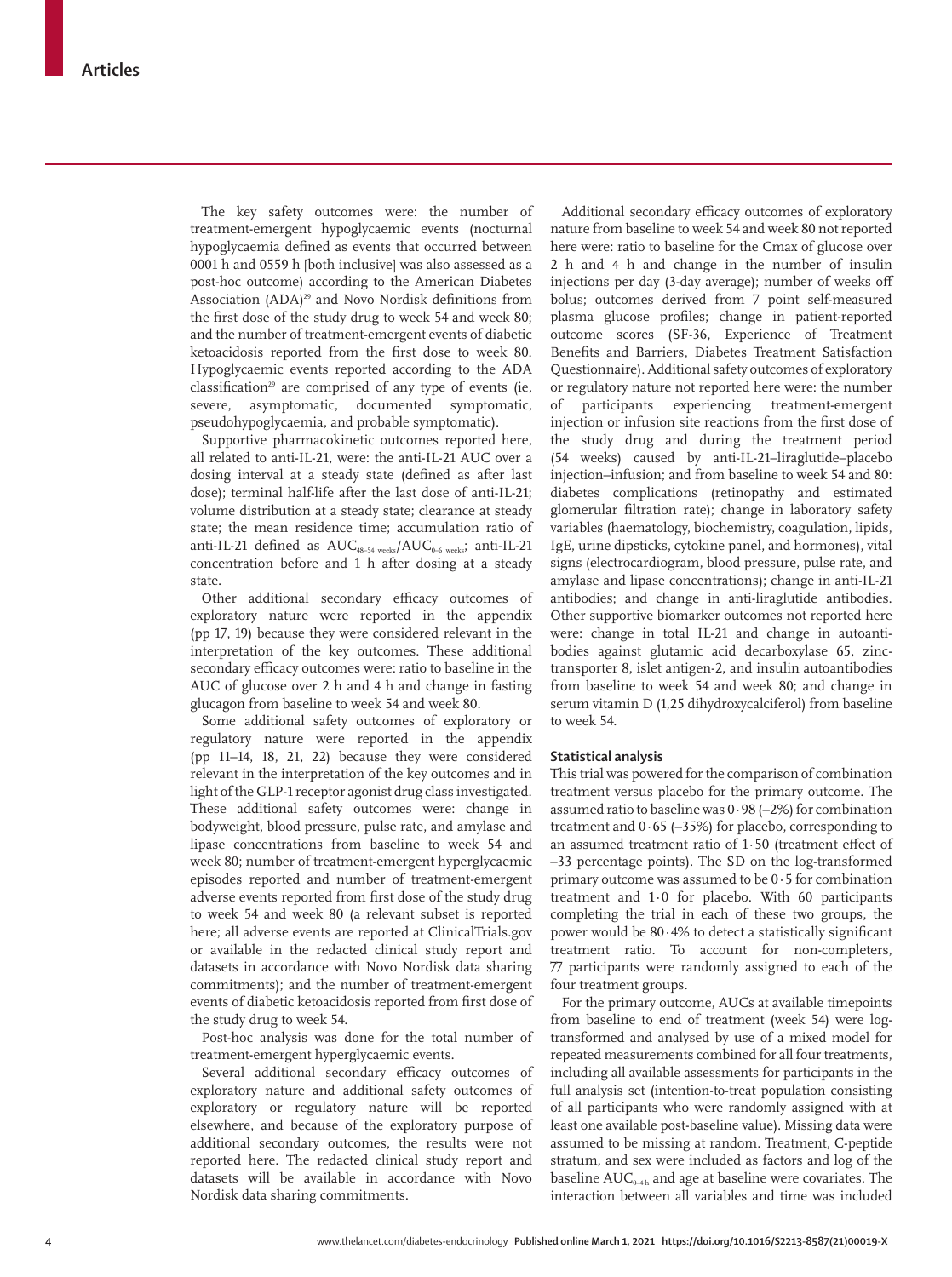as a fixed effect. Estimated geometric mean ratios to baseline (percentage changes) and treatment ratios with 95% CIs were derived from the model. In a prespecified (exploratory) subgroup analysis of the primary outcome, the interaction between C-peptide stratum and treatment was added to the model.

We used a similar model in the analysis of the other efficacy outcomes (also assessed in the full analysis set [intention-to-treat population] for all participants who were randomly assigned with at least one available post-baseline value). The change from baseline in total daily insulin dose (average of doses reported on the 3 days before the trial site visits) was analysed by use of a normal linear regression model with treatment, stratum, and sex as factors and the baseline value and age at baseline as covariates.

For reporting of pharmacokinetic data, the pharmacokinetics analysis set (all randomly assigned participants with valid pharmacokinetic measurements) was used, and only descriptive results were reported.

For reporting of safety data, the safety analysis set (all participants who received at least one dose of study treatment) was used. Change from baseline in bodyweight, systolic and diastolic blood pressure, and pulse rate were analysed in a similar model as the efficacy outcomes. The total numbers of treatment-emergent severe or blood glucose-confirmed symptomatic events and nocturnal severe or blood glucose-confirmed symptomatic hypoglycaemic events were analysed by use of negative binominal regression with a log-link function, with the logarithm of exposure time as an offset. Treatment, C-peptide stratum, and sex were included as factors and age was a covariate. Event rates (safety outcomes) were calculated as events per 100 participant-years of exposure, as per standard Novo Nordisk reporting. In a posthoc analysis, the total number of treatment-emergent



### *Figure 1:* **Trial profile**

Did not complete observation indicates that the participant did not complete the off-treatment follow-up period. \*56 patients had absence of islet-specific autoantibodies, 46 had laboratory abnormalities at screening, 45 had a stimulated peak C-peptide concentration of less than 0-2 nmol/L, 32 were positive for tuberculosis, 22 were positive for hepatitis B, and 11 did not meet one or more eligibility criteria. †One patient did not tolerate liraglutide 1·2 mg, and one was unable to receive the intervention because of poor venous access. ‡Moved to another city and did not complete visits.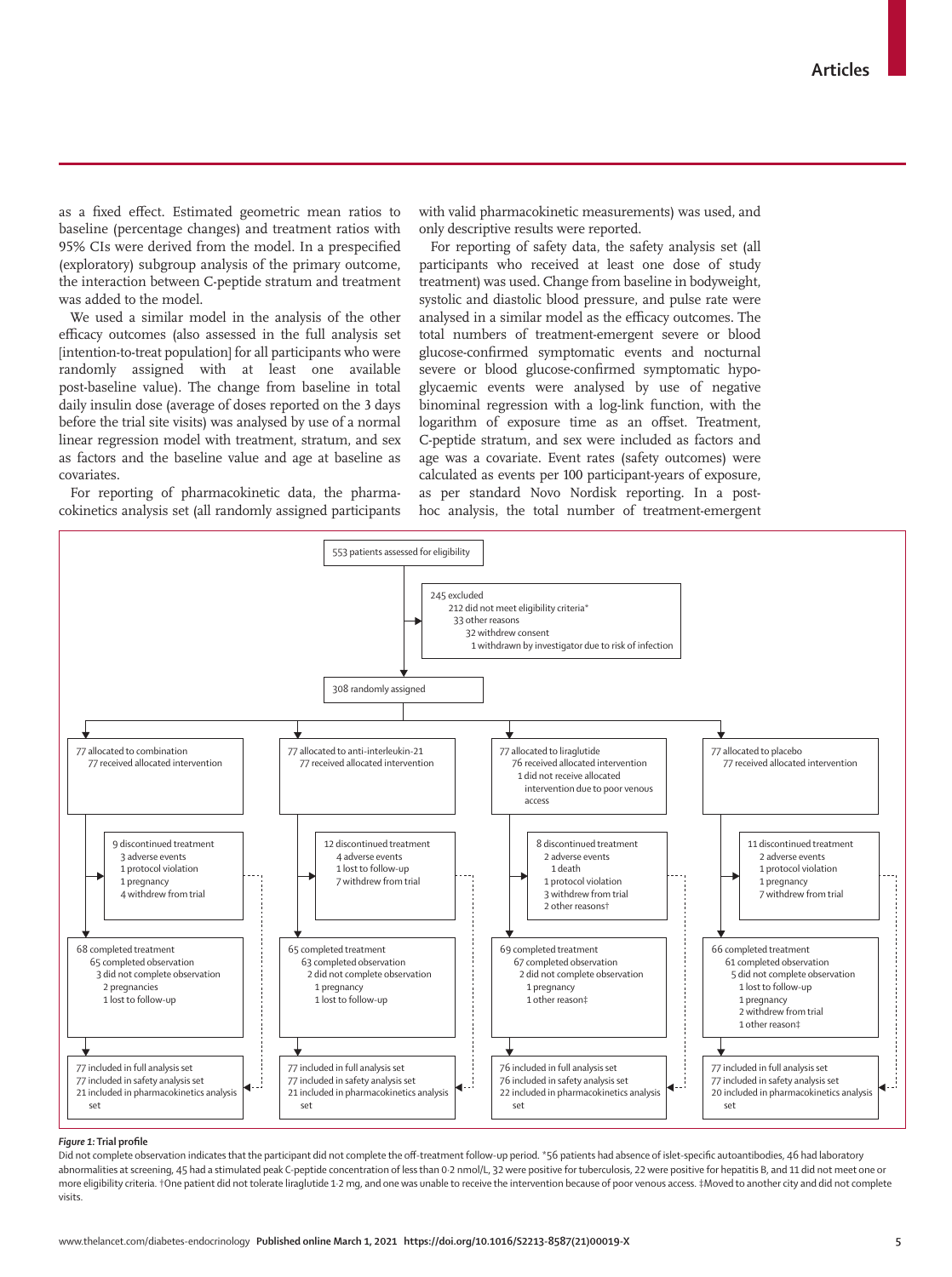|                                                                        | Combination<br>$(n=77)$ | Anti-<br>interleukin-21<br>$(n=77)$ | Liraglutide<br>$(n=76)$ | Placebo<br>$(n=77)$ |  |  |  |  |  |  |
|------------------------------------------------------------------------|-------------------------|-------------------------------------|-------------------------|---------------------|--|--|--|--|--|--|
| Age, years                                                             | 28.0(7.5)               | 28.6(7.9)                           | 28.0(7.1)               | 29.0(7.0)           |  |  |  |  |  |  |
| Sex                                                                    |                         |                                     |                         |                     |  |  |  |  |  |  |
| Female                                                                 | 21 (27%)                | 32 (42%)                            | 25 (33%)                | 28 (36%)            |  |  |  |  |  |  |
| Male                                                                   | 56 (73%)                | 45 (58%)                            | 51 (67%)                | 49 (64%)            |  |  |  |  |  |  |
| Bodyweight, kg                                                         | 69.0(14.2)              | 71.4(13.2)                          | 74.0(13.8)              | 72.8(19.8)          |  |  |  |  |  |  |
| BMI, kg/m <sup>2</sup>                                                 | 22.9(3.8)               | 23.7(3.4)                           | 24.2(3.8)               | 24.0(5.0)           |  |  |  |  |  |  |
| Systolic blood pressure, mm Hq                                         | 116(11)                 | 115(12)                             | 116(11)                 | 116(11)             |  |  |  |  |  |  |
| Diastolic blood pressure, mm Hq                                        | 71(8)                   | 71(8)                               | 72(9)                   | 70(9)               |  |  |  |  |  |  |
| Pulse rate, beats per min                                              | 69(10)                  | 70(11)                              | 69(9)                   | 68(9)               |  |  |  |  |  |  |
| Duration of type 1 diabetes, weeks                                     | 11.6(5.7)               | 11.5(5.3)                           | 10.8(4.8)               | 10.2(4.7)           |  |  |  |  |  |  |
| $HbA_{1}$ %                                                            | $7.1\%$ (1.5)           | $7.0\%$ (1.3)                       | $7.2\% (1.5)$           | $7.3\%$ $(1.3)$     |  |  |  |  |  |  |
| HbA <sub>14</sub> mmol/mol                                             | 54(16)                  | 53(14)                              | 55(16)                  | 56(14)              |  |  |  |  |  |  |
| Fasting plasma glucose, mmol/L                                         | 6.6(2.1)                | 6.6(1.9)                            | 7.4(2.7)                | 6.7(2.3)            |  |  |  |  |  |  |
| Fasting C-peptide,* nmol/L                                             | 0.22(67.2%)             | 0.23(66.1%)                         | 0.24(70.4%)             | 0.23(83.7%)         |  |  |  |  |  |  |
| Fasting plasma glucagon,* pg/mL                                        | 78.0 (27.8%)            | 83.2(29.6%)                         | 80.9(27.6%)             | 80.0(26.6%)         |  |  |  |  |  |  |
| Peak C-peptide concentration (stimulated by mixed-meal tolerance test) |                         |                                     |                         |                     |  |  |  |  |  |  |
| $\geq$ 0.2 to $\leq$ 0.6 nmol/L                                        | 31 (40%)                | 27 (35%)                            | 32 (42%)                | 30 (39%)            |  |  |  |  |  |  |
| $>0.6$ nmol/L                                                          | 46 (60%)                | 50 (65%)                            | 44 (58%)                | 47 (61%)            |  |  |  |  |  |  |
| Mean total daily insulin dose, U/kg                                    | 0.32(0.21)              | 0.33(0.19)                          | 0.30(0.17)              | 0.32(0.21)          |  |  |  |  |  |  |
| Mean daily bolus insulin dose, U/kg                                    | 0.17(0.11)              | 0.16(0.11)                          | 0.16(0.10)              | 0.16(0.12)          |  |  |  |  |  |  |
| Mean daily basal insulin dose, U/kg                                    | 0.19(0.12)              | 0.19(0.11)                          | 0.16(0.09)              | 0.19(0.11)          |  |  |  |  |  |  |
| Number of severe hypoglycaemic events since diabetes diagnosis         |                         |                                     |                         |                     |  |  |  |  |  |  |
| $\mathbf 0$                                                            | 75 (97%)                | 77 (100%)                           | 76 (100%)               | 76 (99%)            |  |  |  |  |  |  |
| $\mathbf{1}$                                                           | 2(3%)                   | $\overline{0}$                      | $\mathbf{0}$            | 1(1%)               |  |  |  |  |  |  |
| Amylase,* U/L                                                          | 47 (38.8%)              | 50 (37.9%)                          | 51 (35.5%)              | 47 (40.5%)          |  |  |  |  |  |  |
| Lipase,* U/L                                                           | 27 (38.9%)              | 29 (38.8%)                          | 27(42.8%)               | 28 (42.9%)          |  |  |  |  |  |  |
| Islet-specific autoantibodies                                          |                         |                                     |                         |                     |  |  |  |  |  |  |
| $\mathbf{1}$                                                           | 24 (31%)                | 20 (26%)                            | 22 (29%)                | 28 (36%)            |  |  |  |  |  |  |
| $\overline{2}$                                                         | 22 (29%)                | 27 (35%)                            | 21 (28%)                | 24 (31%)            |  |  |  |  |  |  |
| 3                                                                      | 31 (40%)                | 30 (39%)                            | 33 (43%)                | 25 (32%)            |  |  |  |  |  |  |
|                                                                        |                         |                                     |                         |                     |  |  |  |  |  |  |

Data are n (%) or mean (SD), unless stated otherwise. Baseline is defined as at the time of randomisation or the most recent pre-randomisation value (ie, screening visit). The full analysis set was defined as all participants who were randomly assigned (intention-to-treat population). \*Shown as geometric mean (coefficient of variation).

*Table 1:* **Demographics and baseline characteristics for the full analysis set**

hyperglycaemic events (plasma glucose >16·7 mmol/L [300 mg/dL]) was analysed by use of negative binominal regression. No correction for multiplicity was applied for any of the analyses. All analyses were done with SAS (version 9.4).

This trial is registered with ClinicalTrials.gov, NCT02443155.

#### **Role of the funding source**

The funder of the study was involved in study design, data collection, data analysis, data interpretation, and writing of the report.

# **Results**

Between Nov 10, 2015, and Feb 27, 2019, 553 adults were assessed for eligibility, of whom 245 were excluded and 308 were eligible and randomly assigned to receive either anti-IL-21 and liraglutide, anti-IL-21, liraglutide, or placebo, with 77 allocated to each group (figure 1). 307 participants received treatment and were included in the full analysis set (intention-to-treat population) and the safety analysis set; one participant (in the liraglutide group) did not receive treatment due to poor venous access and was excluded from the full analysis and safety analysis sets. 84 participants in total were included in the pharmacokinetics analysis set, which was considered sufficient to obtain an adequate precision for pharmacokinetics outcomes. Between eight and 12 participants in each group did not complete the treatment period (figure 1).

Demographics and clinical characteristics were similar across the treatment groups at baseline (table 1). The mean age across the full analysis set was 28·4 years  $(SD 7.3)$  and 65% (201) of 307 participants were male.

An initial increase in MMTT-derived stimulated C-peptide secretion  $(AUC_{0-4h})$  was observed with combination therapy (anti-IL-21 and liraglutide) and with liraglutide alone; however, by the end of treatment at week 54 and the end of the post-treatment observation period at week 80, the secretion had decreased in all groups (figure 2). The primary outcome, estimated decrease in stimulated C-peptide secretion from baseline to week 54, was significantly smaller with combination therapy (ratio to baseline 0·90; 10% decrease) than with placebo (0·61; 39% decrease; estimated treatment ratio 1·48, 95% CI 1·16–1·89; p=0·0017; figure 2). At week 54, the MMTT-stimulated C-peptide secretion was about 48% greater with combination therapy  $(AUC_{0,4h} 1.84 h\times nmol/L)$  than with placebo (1·24 h×nmol/L; figure 2). Change from baseline to week 54 in MMTT-stimulated C-peptide secretion was not significantly different between the monotherapies (anti-IL-21 or liraglutide alone) and placebo (figure 2). Cmax for C-peptide decreased from baseline to week 54 in all treatment groups; compared with placebo (ratio to baseline 0·58, 42% decrease), the decrease was significantly smaller with the combination therapy (0·95, 5% decrease; estimated treatment ratio 1·64, 95% CI 1·28–2·12; p<0·0001), but not with anti-IL-21 alone (0·75, 25% decrease; 1·28, 1·00–1·65;  $p=0.052$ ]) or liraglutide alone (0.72, 28% decrease; 1.24, 0.97-1.60;  $p=0.089$ ; appendix p 17). Changes from baseline in MMTT-stimulated C-peptide secretion were similar when based on 2 h rather than 4 h AUC; when based on the 2 h AUC, C-peptide secretion was greater with anti-IL-21 monotherapy than with placebo (appendix p 17). Further, the findings were corroborated by stimulated plasma glucose values, which were reduced by the liraglutide-containing regimens (appendix p 17); although most of these reductions were non-significant, there was a significant difference at week 54 between the combination treatment and placebo for  $AUC_{0-4h}$  (estimated treatment ratio 0·88, 95% CI 0·79–0·98; p=0·021). Analysis of fasting C-peptide showed a similar pattern to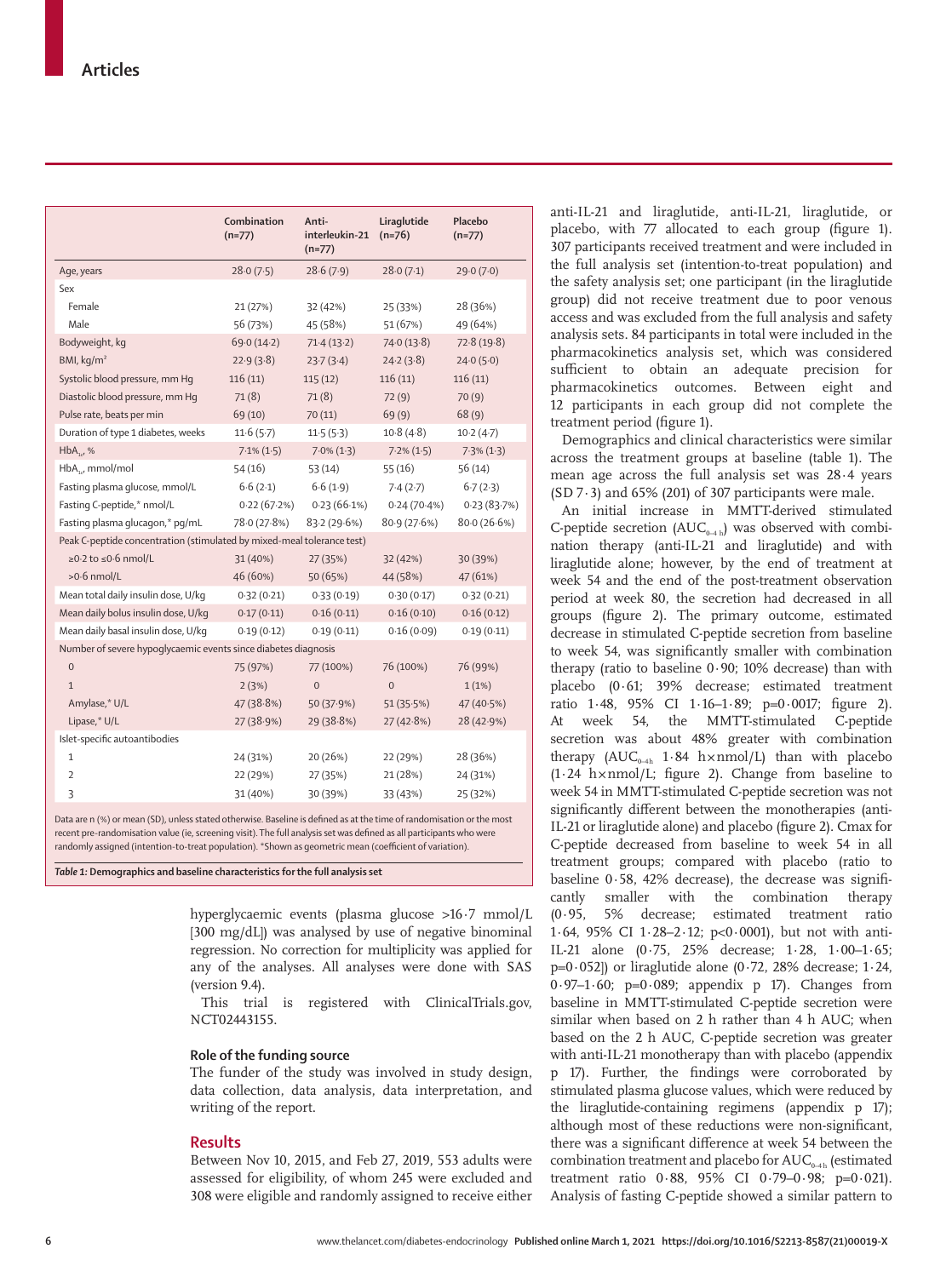that seen for the primary outcome at week 54 (figure 3). Fasting C-peptide concentration had remained fairly steady in the combination therapy group by week 54, whereas it had significantly decreased by 36% in the placebo group (1∙55, 1∙22–1∙96; p=0·0003); differences between the monotherapy groups and placebo were not significant (figure 3).

In a prespecified subgroup analysis, we identified a significant differential treatment effect on the primary outcome depending on baseline C-peptide concentration (<0∙6 nmol/L or >0∙6 nmol/L; appendix pp 4–5). Notably, among participants with a baseline value of more than 0·6 nmol/L, change from baseline in stimulated C-peptide secretion at week 54 was similar in the combination therapy and liraglutide groups (none of the active treatment groups differed significantly from placebo in this subgroup).

With combination therapy of anti-IL-21 and liraglutide, the required total daily insulin dose decreased from baseline to week 54 by 12% (0·04 U/kg bodyweight; appendix p 6); this decrease was significant when compared with placebo (dose increase of 28%; 0·09 U/kg;  $p=0.0006$ ). Despite greater insulin use in the placebo group in this treat-to-target trial (appendix p 6), the decrease in  $HbA<sub>i</sub>$  at week 54 was greater with all active treatments  $(-0.50$  percentage points) than with placebo  $(-0.10)$  percentage points; figure 4), although the treatment differences were not significant. Fasting glucagon concentration did not change in any of the groups (appendix p 17). Bodyweight (a protocol-defined safety endpoint) significantly decreased from baseline to week 54 with combination treatment and with liraglutide alone (*vs* placebo; appendix p 18).

At week 80 (ie, after 26-week off-treatment observation period), changes from baseline in fasting C-peptide secretion (figure 3),  $HbA_{1c}$  (figure 4), and total daily insulin dose (appendix p 6) did not differ significantly between the active treatments and placebo; stimulated C-peptide secretion was significantly reduced with liraglutide versus placebo at 80 weeks (–65% *vs* –49%;  $p=0.0065$ ), but the other active treatment groups did not differ significantly from placebo (figure 2; appendix p 19).

There were no treatment-related between-group differences in the numbers of patients with insulin autoantibodies or autoantibodies against glutamic acid decarboxylase, zinc transporter-8, or islet antigen-2 throughout the trial (data not shown). Overall, there were

*Figure 2:* **Change from baseline in MMTT-stimulated C-peptide secretion** (A) Observed geometric means over time (dotted line shows the end of treatment) and (B) estimated geometric mean changes from baseline at the end of treatment (week 54) and (C) at the end of the post-treatment observation period (week 80). Participants with at least one post-baseline value contribute to the statistical analysis; not all participants in the full analysis set had a postbaseline value. Data were log transformed. AUC=area under the timeconcentration curve. IL=interleukin. MMTT=mixed-meal tolerance test.

only small and transient changes (<10%) in the frequency of conventional T cells (including regulatory T cells), natural killer cells, and myeloid cells, with little effect on

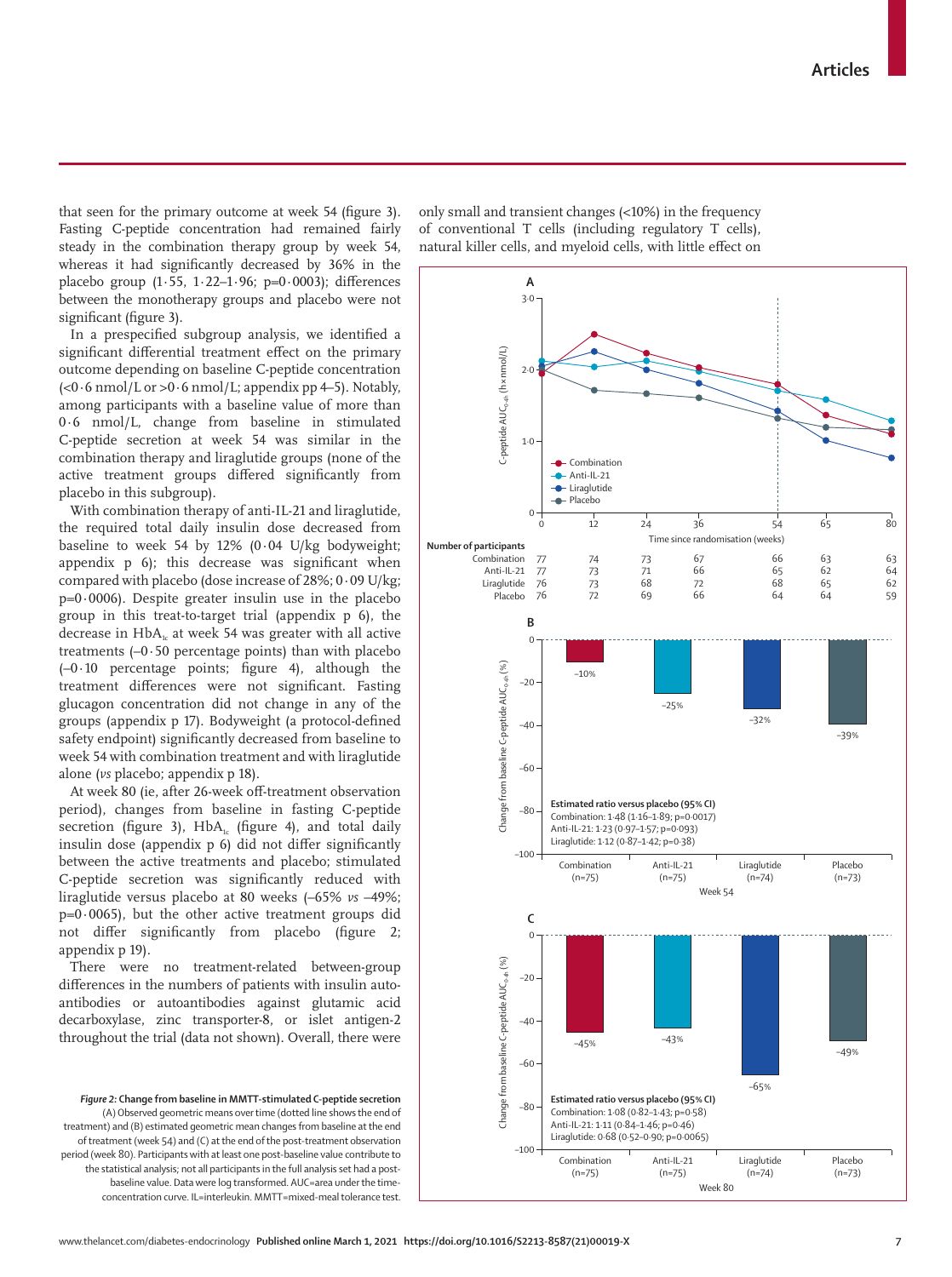

follicular T-helper cells or B cells across timepoints and between treatment groups (appendix pp 7–10); no safety issues related to these minor changes were identified.

Treatment with liraglutide did not affect anti-IL-21 pharmacokinetic properties (appendix p 20). Adverse events and tolerability profiles (table 2; appendix p 21) were consistent with the previous report $30$  on anti-IL-21 treatment in humans and the well established safety profiles of GLP-1 receptor agonists in patients with type 2 diabetes.<sup>31</sup> Accordingly, the most frequently reported adverse events included gastrointestinal disorders, which are a known class effect of exogenous GLP-1 receptor agonists. Apart from gastrointestinal disorders, the most frequently reported adverse events did not differ between active treatments and placebo (appendix p 21). One participant died during the trial (while on liraglutide treatment) following three reported adverse events (hypoglycaemic coma, which led to hospital admission and presentation with pneumonia and brain oedema). These three events were considered unlikely to be related to the assigned study treatment.

Adverse events leading to participant withdrawal from the trial were infrequent across all groups (table 2). Of 13 adverse events in 11 patients leading to withdrawal, two were severe (hypoglycaemic coma and brain oedema in the participant who died). Of the participants who completed the treatment period, most (49 [72%] of 68 in the combination group, 54 [82%] of 65 in the anti-IL-21 group, 53 [77%] of 69 in the liraglutide group, and 58 [88%] of 66 in the placebo group) received 1·8 mg of liraglutide (or the placebo equivalent). The remaining participants (19 [28%] in the combination group, 12 [18%] in the anti-IL-21 group, 16 [23%] in the liraglutide group, and 8 [12%] in the placebo group) who completed treatment received 1·2 mg liraglutide (or equivalent placebo) or had no information available because of issues with the participant-completed electronic diary used for data collection. No safety concerns related to hypersensitivity reactions, injection-site or infusion-site reactions, development of anti-drug antibodies, neoplasms, pancreatitis, or thyroid disease were identified (data not shown but available online at ClinicalTrials.gov).

At baseline, across treatment groups, 186 (61%) of 307 participants were positive for cytomegalovirus IgG and 234 (76%) of 307 were positive for Epstein-Barr virus IgG. During the trial, there was no recurrence of cytomegalovirus infection; however, five participants positive for Epstein-Barr IgG developed IgM antibodies to the virus (one on combination treatment, one on anti-IL-21, and three on placebo). All adverse events related to the five positive tests for Epstein-Barr IgM were mild events.

*Figure 3:* **Change from baseline in fasting C-peptide secretion** (A) Observed geometric means over time (dotted line shows the end of treatment) and (B) estimated geometric mean changes from baseline at the end of treatment (week 54) and (C) at the end of the post-treatment observation period (week 80). Participants with at least one post-baseline value contribute to the statistical analysis; not all participants in the full analysis set had a postbaseline value. Data were log transformed. IL=interleukin.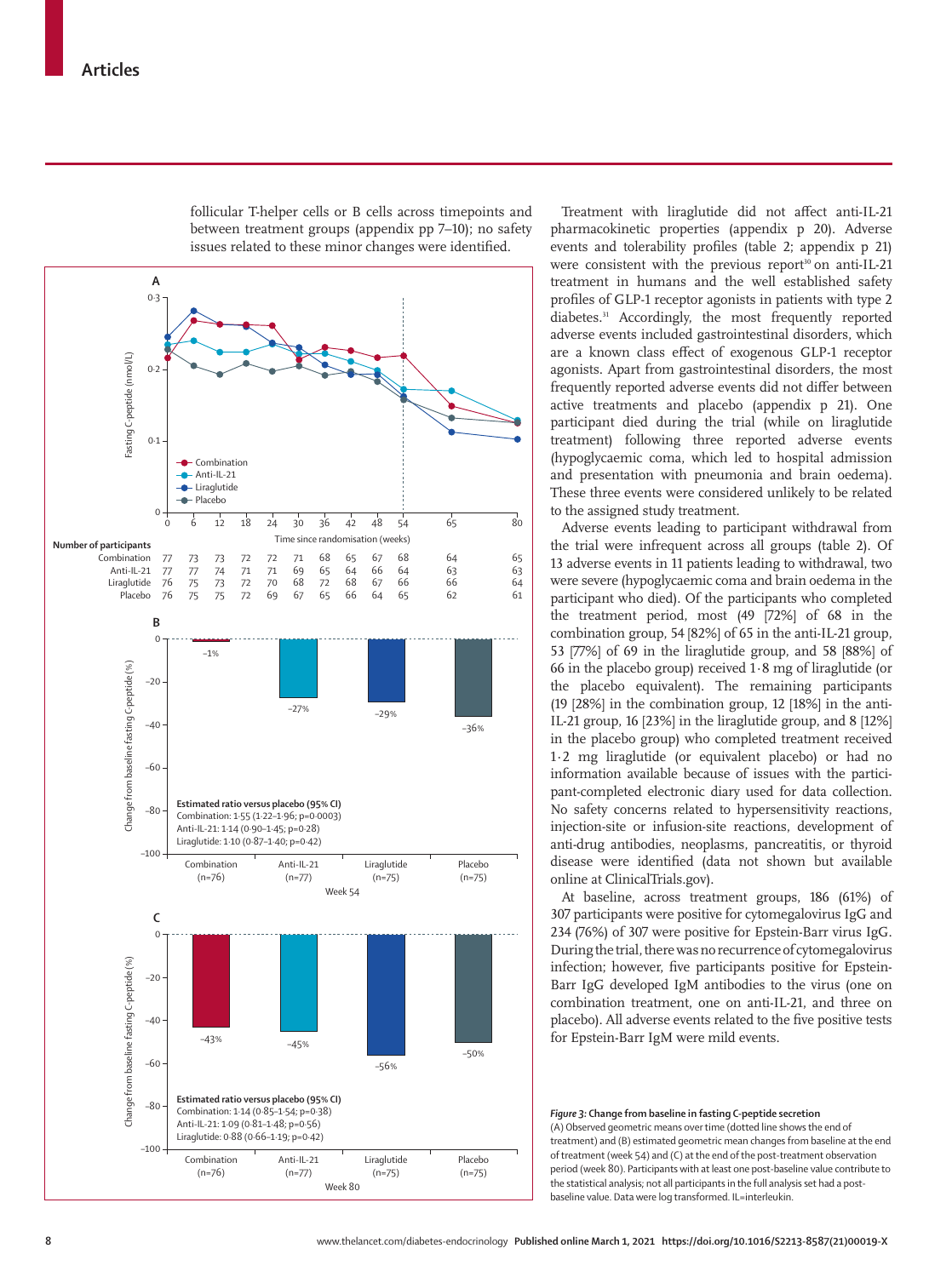Three participants reported severe hypoglycaemic events during the treatment period (one on combination treatment and two on anti-IL-21 alone); none were nocturnal. The rate of severe or blood glucose-confirmed symptomatic hypoglycaemic events during the treatment period was lower with the active treatments than with placebo (table 2); although the difference versus placebo was not significant, with an estimated treatment ratio of 0·66 (95% CI 0·39–1·12) for the combination treatment and  $0.69$  ( $0.41-1.16$ ; appendix p 22) for anti-IL-21 alone. For liraglutide versus placebo the difference was significant, with an estimated treatment ratio of 0·50 (0·30–0·85). During the post-treatment observation period, there were no differences in rates of hypoglycaemic events between the active treatment groups and placebo (appendix p 22). During the treatment period, the rate of hyperglycaemic events did not differ significantly between the active treatment groups and placebo; no events of diabetic ketoacidosis were observed (table 2). During the post-treatment observation period, the rate of hyperglycaemic events was significantly higher for combination therapy and for liraglutide alone compared with placebo (appendix p 22). No unexpected or clinically important differences were observed across groups in clinical laboratory variables or vital signs (data not shown). Blood pressure, pulse rate, and amylase and lipase concentrations changed in the combination therapy and liraglutide alone groups in accordance with the well known class effects of GLP-1 receptor agonists (appendix p 18).

# **Discussion**

In this phase 2 trial, we showed that 54-week treatment with the combination of a monoclonal anti-IL-21 antibody and the GLP-1 receptor agonist liraglutide was significantly better than placebo at preserving endogenous insulin secretion, as shown by a higher MMTT-stimulated C-peptide secretion. This effect was accompanied by nearly complete maintenance of fasting baseline C-peptide secretion and a reduction in the need for exogenous insulin by almost a third. A non-significant reduction by about a third in hypoglycaemia and a non-significant reduction in  $HbA<sub>c</sub>$ were also observed, despite the treat-to-target trial design. Notably, the benefit of the combination therapy seemed to be more pronounced in participants with a lower baseline C-peptide concentration (≤0·6 nmol/L), possibly reflecting the beneficial effect of anti-IL-21 in preserving the remaining β-cell function. In those with a higher baseline

#### *Figure 4:* Change from baseline in HbA<sub>1</sub>

(A) Observed means over time (dotted line shows the end of treatment) and (B) estimated mean changes from baseline at the end of treatment (week 54) and (C) at the end of the post-treatment observation period (week 80). Participants with at least one post-baseline value contribute to the statistical analysis; not all participants in the full analysis set had a post-baseline value. Data were not logtransformed. IL=interleukin.

C-peptide concentration (reflecting more residual β-cell function), the combination treatment and liraglutide alone were equally beneficial, suggesting that in this group the

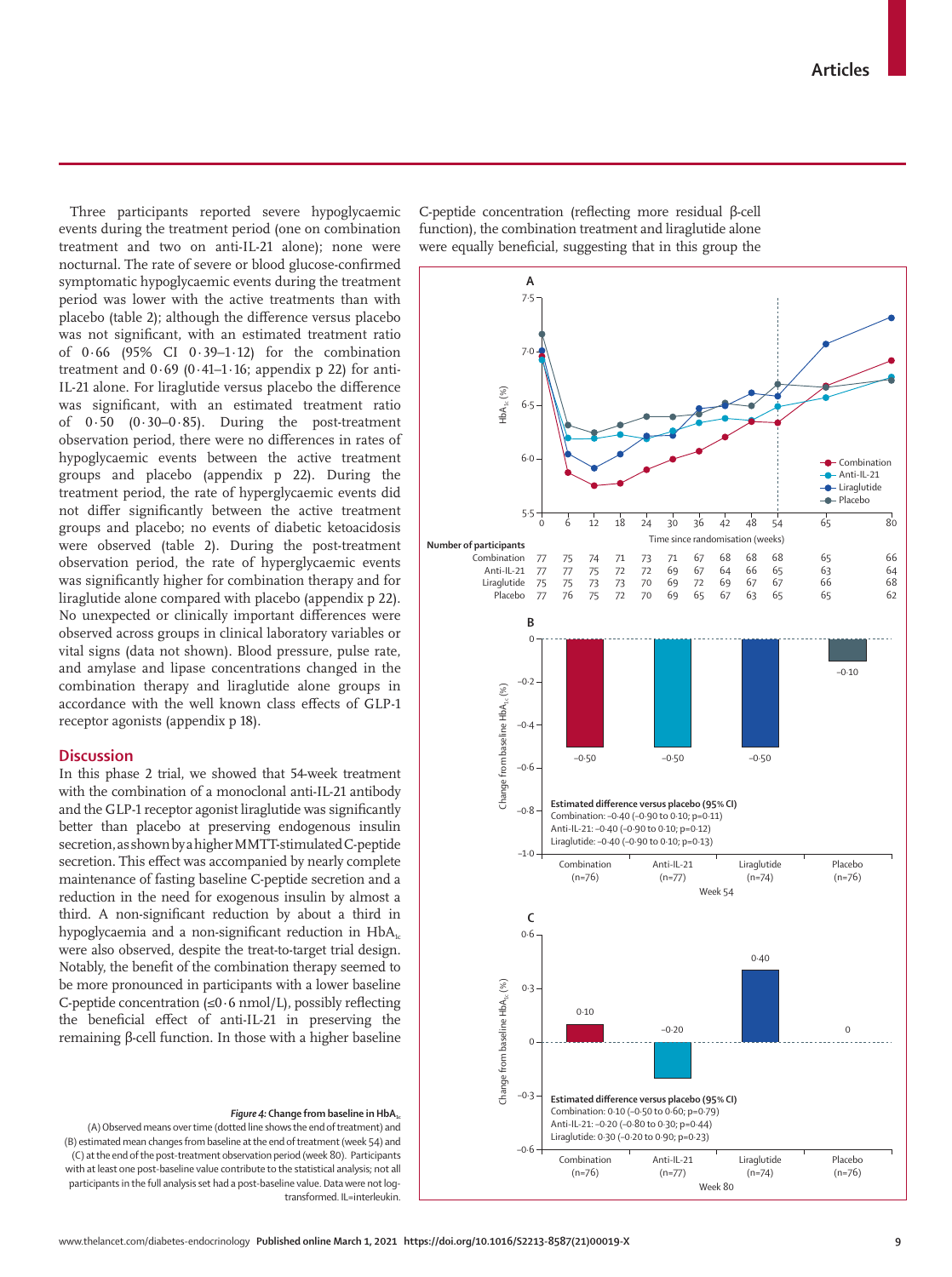|                                                                                   | Combination (n=77)          |                                                     | Anti-interleukin-21 (n=77)  |                                                     | Liraglutide (n=76)          |                                                     | Placebo (n=77)              |                                                     |  |  |
|-----------------------------------------------------------------------------------|-----------------------------|-----------------------------------------------------|-----------------------------|-----------------------------------------------------|-----------------------------|-----------------------------------------------------|-----------------------------|-----------------------------------------------------|--|--|
|                                                                                   | Participants<br>with events | Events per<br>100 participant-<br>years of exposure | Participants<br>with events | Events per<br>100 participant-<br>years of exposure | Participants<br>with events | Events per<br>100 participant-<br>years of exposure | Participants<br>with events | Events per<br>100 participant-<br>years of exposure |  |  |
| Patient-years of exposure                                                         | 75.9                        | $\ddots$                                            | 75.0                        | $\ldots$                                            | 75.2                        | $\ldots$                                            | 74.5                        | $\ldots$                                            |  |  |
| All adverse events                                                                | 59 (77%)                    | 572                                                 | 64 (83%)                    | 436                                                 | 65 (86%)                    | 545                                                 | 63 (82%)                    | 489                                                 |  |  |
| Considered possibly or probably related to study drug (assessed before unmasking) |                             |                                                     |                             |                                                     |                             |                                                     |                             |                                                     |  |  |
| Anti-IL-21 versus placebo                                                         | 25 (33%)                    | 88                                                  | 20 (26%)                    | 72                                                  | 22 (29%)                    | 125                                                 | 24 (31%)                    | 87                                                  |  |  |
| Liraqlutide versus placebo                                                        | 37 (48%)                    | 177                                                 | 24 (31%)                    | 72                                                  | 50 (66%)                    | 209                                                 | 27 (35%)                    | 109                                                 |  |  |
| Serious adverse event                                                             | 6(8%)                       | 8                                                   | 3(4%)                       | 5                                                   | 7 (9%)                      | 13                                                  | 7(9%)                       | 12                                                  |  |  |
| Adverse event leading to withdrawal<br>from the study                             | 3(4%)                       | $\overline{4}$                                      | 4(5%)                       | $\overline{4}$                                      | 2(3%)                       | 3                                                   | 2(3%)                       | $\overline{2}$                                      |  |  |
| Most frequently reported adverse event*                                           |                             |                                                     |                             |                                                     |                             |                                                     |                             |                                                     |  |  |
| Nasopharyngitis                                                                   | 18 (23%)                    | 36                                                  | 23 (30%)                    | 57                                                  | 22 (29%)                    | 55                                                  | 22 (29%)                    | 47                                                  |  |  |
| Nausea                                                                            | 19 (25%)                    | 44                                                  | 6(8%)                       | 12                                                  | 41 (54%)                    | 81                                                  | 9(12%)                      | 17                                                  |  |  |
| Vomiting                                                                          | 13 (17%)                    | 30                                                  | 0                           | $\boldsymbol{0}$                                    | 17 (22%)                    | 44                                                  | 3(4%)                       | 5                                                   |  |  |
| Diarrhoea                                                                         | 12 (16%)                    | 21                                                  | 8 (10%)                     | 19                                                  | 13 (17%)                    | 27                                                  | 8 (10%)                     | 12                                                  |  |  |
| Headache                                                                          | 9(12%)                      | 20                                                  | 8 (10%)                     | 12                                                  | 9(12%)                      | 13                                                  | 10 (13%)                    | 19                                                  |  |  |
| Oropharyngeal pain                                                                | 10 (13%)                    | 15                                                  | 11 (14%)                    | 20                                                  | 3(4%)                       | $\overline{7}$                                      | 7(9%)                       | 11                                                  |  |  |
| Decreased appetite                                                                | 14 (18%)                    | 20                                                  | 2(3%)                       | 3                                                   | 11 (15%)                    | 17                                                  | 1(1%)                       | 1                                                   |  |  |
| Hypoglycaemic events                                                              |                             |                                                     |                             |                                                     |                             |                                                     |                             |                                                     |  |  |
| ADA classification+                                                               | 73 (95%)                    | 4419                                                | 73 (95%)                    | 4560                                                | 69 (91%)                    | 4287                                                | 73 (95%)                    | 4579                                                |  |  |
| Severe events                                                                     | 1(1%)                       | $\mathbf{1}$                                        | 2(3%)                       | $\overline{3}$                                      | $\mathbf{0}$                | $\mathbf{0}$                                        | $\mathbf{0}$                | $\overline{0}$                                      |  |  |
| Severe or blood glucose-confirmed<br>symptomatic events‡                          | 43 (56%)                    | 522                                                 | 55 (71%)                    | 525                                                 | 46 (61%)                    | 419                                                 | 51 (66%)                    | 675                                                 |  |  |
| Hyperglycaemic events§                                                            | 32 (42%)                    | 398                                                 | 31 (40%)                    | 341                                                 | 29 (38%)                    | 289                                                 | 36 (47%)                    | 391                                                 |  |  |
| Diabetic ketoacidosis                                                             | $\mathbf{0}$                | $\overline{0}$                                      | $\mathbf{0}$                | $\mathbf{0}$                                        | $\mathbf{0}$                | $\mathbf 0$                                         | $\mathbf{0}$                | $\mathbf{0}$                                        |  |  |

Data are numbers of participants with at least one specified event. The safety analysis set was defined as all participants who received at least one dose of study treatment (intention-to-treat population). ADA=American Diabetes Association. \*Events with an overall rate of at least 10 events per 100 participant-years of exposure. †Any events of hypoglycaemia according to the ADA classification.<sup>39</sup> ‡Severe or blood glucose-confirmed symptomatic hypoglycaemic events are either severe as defined in accordance with the ADA classification<sup>29</sup> or confirmed by a plasma glucose concentration of less than 3·1 mmol/L and with symptoms consistent with hypoglycaemia. §Hyperglycaemic events were defined and confirmed by plasma glucose values of more than 16·7 mmol/L.

*Table 2:* **Treatment-emergent adverse events and glycaemic events in the safety analysis set**

effect of liraglutide did not depend on the β cell-preserving effect of anti-IL-21. Further research is warranted to explore the patient subgroups most likely to benefit from this combination.

Importantly, no safety concerns were identified during the trial, with the treatments being well tolerated and with no indications of generalised immune suppression on the basis of the assessed immune biomarkers, including multiple cell populations.

The overall purpose of the combination treatment was to achieve safe preservation of β-cell function. It is well recognised that even a small amount of residual endogenous insulin secretion, as measured by low concentrations of C-peptide, has important clinical benefits such as lower rates of hypoglycaemia and diabetesrelated complications such as retinopathy.12,32,33 These benefits seem to be independent of, or at least additional to, the effects of improved  $HbA_1$ <sub>c</sub> levels.<sup>4-6</sup>

The efficacy of the combination therapy seen in the present trial seems to be similar to that reported in trials of other disease-modifying interventions,<sup>10,34</sup> and is greater than that of each of the individual components (anti-IL-21 and liraglutide) given as monotherapy. Interestingly, the C-peptide curve in this study resembles the one seen in another recent study<sup>35</sup> with albiglutide. The observed safety profile of anti-IL-21 combined with liraglutide seems favourable compared with the safety profiles observed in previous trials of interventions intended to preserve β-cell function in patients with recent-onset type 1 diabetes, wherein side-effects seemed to be more severe and with long-term (months to years) changes to the immune system resulting in risk of, for example, reactivation of Epstein-Barr virus infection.<sup>14,15</sup>

Although the effects were less pronounced and not statistically significant, anti-IL-21 alone also seemed to have some potential beneficial effect on the preservation of C-peptide secretion as well as key glycaemic variables  $(HbA<sub>i</sub>$  and severe or blood glucose-confirmed hypoglycaemic events). This finding supports a future role for anti-IL-21 treatment either as a monotherapy or in combination with other agents for disease modulation in type 1 diabetes.

Identification of the exact mechanisms by which liraglutide and anti-IL-21 in combination lead to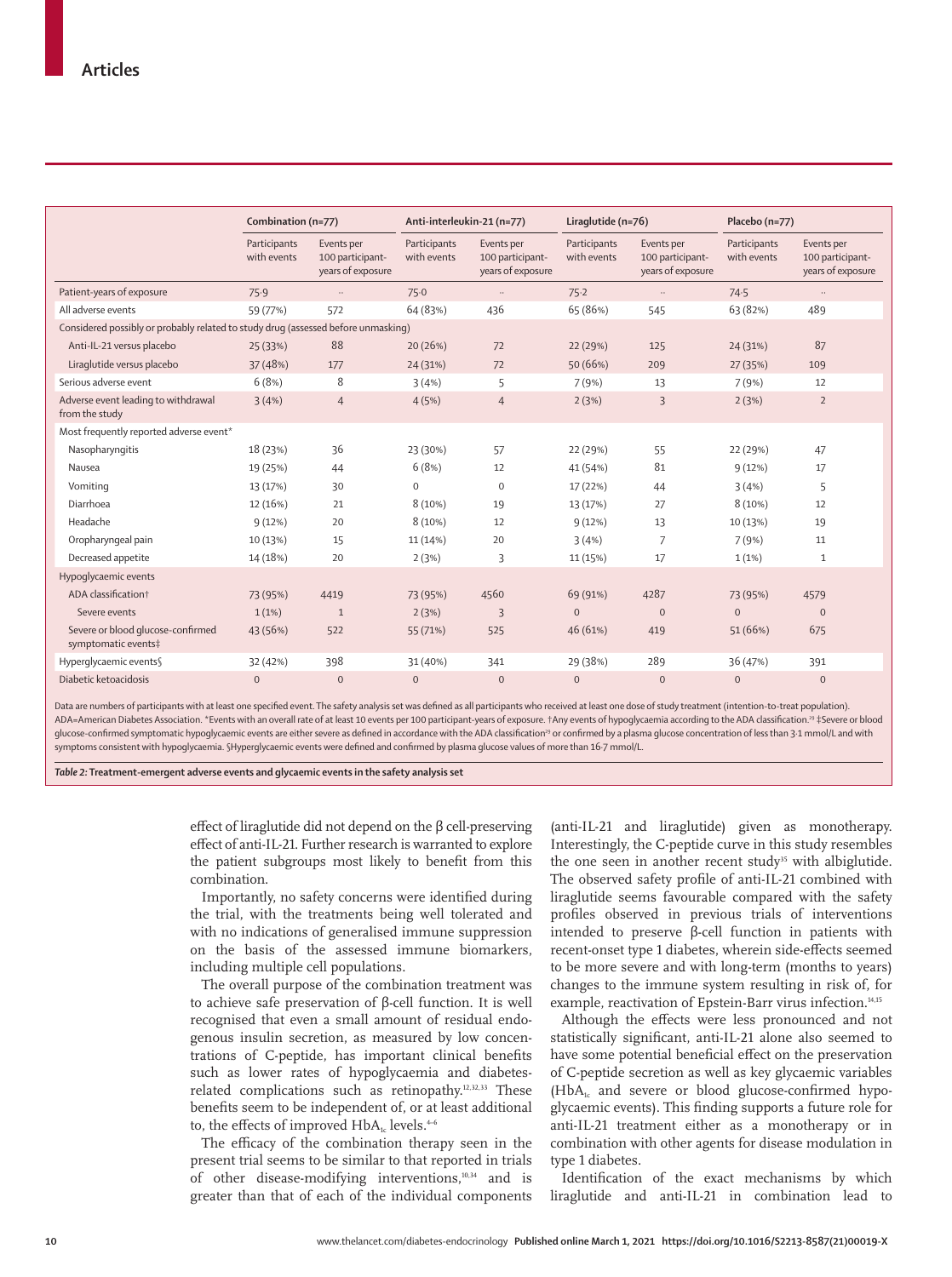preservation of C-peptide secretion was not the purpose of this trial and requires further research. However, evidence suggests that IL-21 blockade reduces the pancreatic influx of new CD8+ effector T cells, thereby modulating the inflammatory process in the pancreas.<sup>21</sup> Similarly, liraglutide has the potential to relieve β-cell stress and ameliorate the proinsulin-to-insulin processing defects seen in type 1 diabetes.<sup>16,22,23</sup> Thus, in addition to preserving glucose-induced insulin secretion under immune stress, liraglutide might also directly preserve β-cell health. Notably, however, another GLP-1 receptor agonist, albiglutide, did not preserve β-cell function compared with placebo during another 1-year trial<sup>35</sup> in patients with newly diagnosed type 1 diabetes. Additional studies are needed to address these questions, possibly on organoids since no human in-vivo β-cell mass assessments are currently available.

During the treatment period, the combination therapy was more efficacious than placebo in sustaining endogenous C-peptide secretion capacity, with the placebo group most likely reflecting natural disease course. Unlike most previous studies in disease-modifying interventions for type 1 diabetes, this trial included an off-drug observation period of 26 weeks immediately after the 54-week treatment period. Upon cessation of treatment, the beneficial effects diminished rapidly as the ongoing autoimmune process presumably resumed. Arguably, this finding is positive because the treatments did not induce permanent changes to the immune system, as seen with other immunomodulatory interventions. Therefore, on one hand, the need for continued treatment is not a full reset or cure from the autoimmune attack; yet, on the other, it will give the patient more control over treatment because the effects appear to cease directly upon cessation of treatment, which is reflected in the favourable side-effect profile.

There appeared to be a more rapid decline in C-peptide secretion during the 26-week observation period (ie, after treatment cessation) in the combination therapy and liraglutide alone groups than in the treatment period, which might reflect the observed increase in hyperglycaemia after cessation of liraglutide (with or without anti-IL-21). Hyperglycaemia might have been caused by a delayed up-titration or otherwise suboptimal titration of the insulin dose in these groups in particular. This notion is corroborated by the well established glycaemic efficacy of GLP-1 receptor agonists such as liraglutide, perhaps requiring tighter insulin titration than was specified in the trial protocol or applied at the trial sites. Whatever the cause, we speculate that hyperglycaemia might have led to increased glucose toxicity towards the β cells and resulted in the more rapid decrease in C-peptide secretion seen with the liraglutidecontaining regimens. Moreover, we hypothesise that further damage to the β cells could also arise from liraglutide withdrawal because of an increase in selfpresentation of the β-cell autoantigen proinsulin.

C-peptide and plasma glucose outcomes were assessed via 4h AUC values by default; 2h AUC values were also derived, and for the primary outcome (stimulated C-peptide secretion), the results and statistical inferences were overall similar across the two AUC approaches; however, anti-IL-21 alone was significantly better at preserving C-peptide secretion than placebo when assessed via the 2 h AUC, but not via the 4 h AUC. Notably, the 4 h AUC was chosen as the default because previous evidence suggested that the maximum concentration of C-peptide is reached about 2 h after a meal.

Whether the benefits of combination therapy can be sustained after 54 weeks will require further investigation. Future trials should also address the period after treatment withdrawal with a specific focus on glycaemia.

The weight loss seen with liraglutide-containing regimens is in line with licenced use of liraglutide in weight management and constitutes an additional benefit as a type 1 diabetes intervention, considering that type 1 diabetes can be associated with excess bodyweight, but this weight loss might also be a problem for patients with type 1 diabetes who are underweight.

The limitations of this study relate to the duration of treatment (1 year) and the enrolled patient population. Efficacy of the study treatment beyond 1 year was not tested. Furthermore, the study population were participants with recent-onset type 1 diabetes (diagnosis within 20 weeks of enrolment) and residual β-cell function (as determined by a baseline C-peptide concentration of  $<$ 0 $\cdot$ 2 nM), and the efficacy was not evaluated in patients with early-stage type 1 diabetes. Finally, the long-term safety beyond 80 weeks cannot be addressed on the basis of this trial. Additional studies are required to clarify these unknowns.

In conclusion, treatment with the combination of anti-IL-21 and liraglutide for 54 weeks was well tolerated and resulted in sustained endogenous insulin secretion in response to an MMTT and improved glucose metabolism compared with placebo. These results suggest that this combination has the potential to offer a novel and valuable disease-modifying therapy for patients with recently diagnosed type 1 diabetes. However, the efficacy and safety need to be further investigated in a phase 3 programme.

#### **Contributors**

MvH and KC developed the ideas and concept of the study, were involved in the study design and data interpretation, and contributed to the writing of the report. SS was the principal statistician, did the data analyses, and contributed to the revision of the report. JOC was the international medical director for the study funder (Novo Nordisk) on the trial. SCB, BB, LG, JG, TKH, CMa, CMo, OM, GT, and TRP were clinical site heads, contributed to the writing and revision of the report, and were involved in data analysis. All authors had full access to all the data in the study upon request and had final responsibility for the decision to submit for publication. SS and TRP have accessed and verified all the data in the study.

#### **Declaration of interests**

MvH, JOC, KC, and SS are employees of Novo Nordisk and SS also holds shares in the company. MvH and KC hold a patent related to this work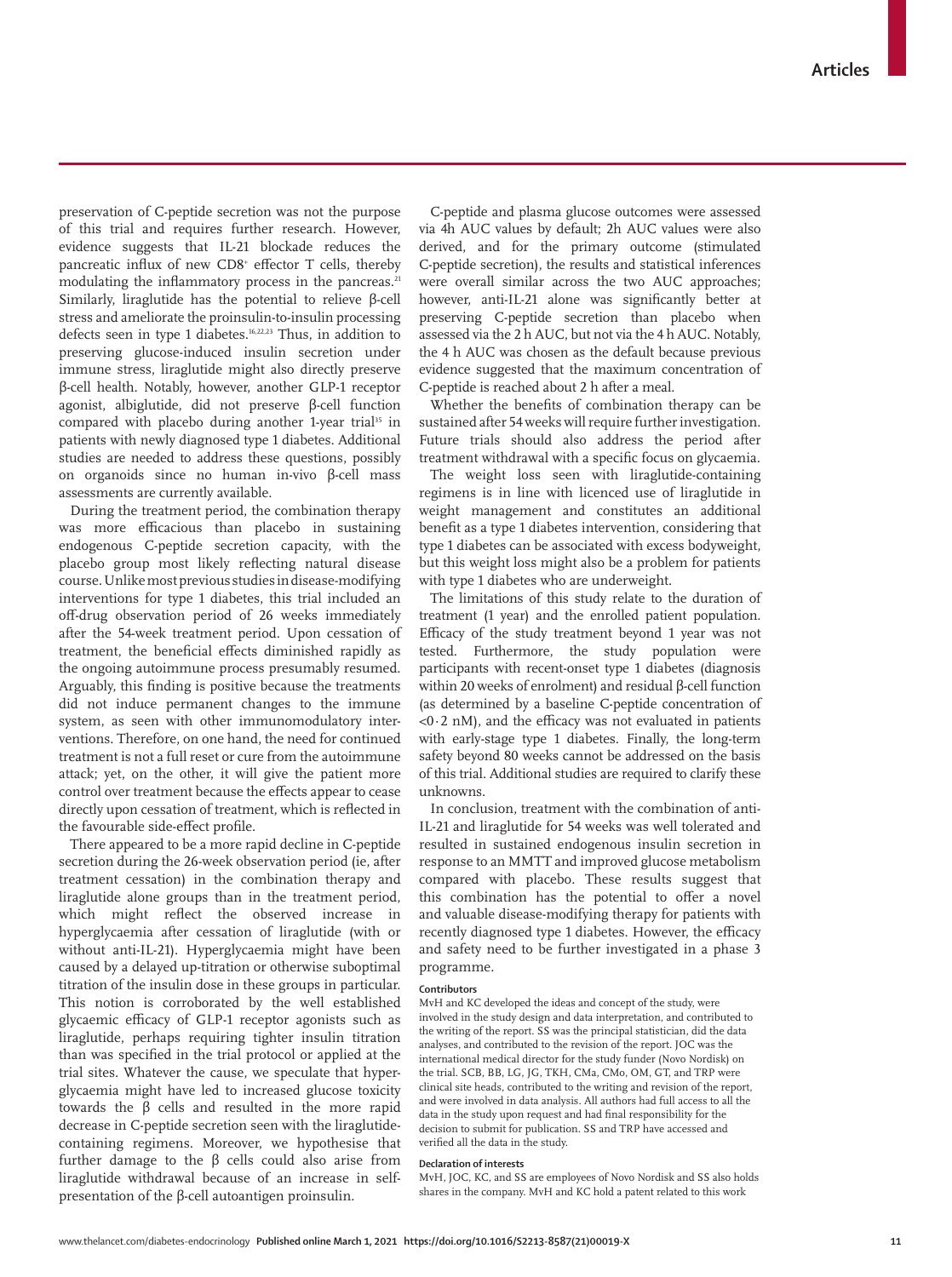(publication number WO 2015/169789) that has been issued and is owned by Novo Nordisk. SCB reports personal fees from AstraZeneca, Boehringer Ingelheim, Eli Lilly, Merck Sharp & Dohme, Novo Nordisk, Sanofi-Aventis, the All Wales Medicines Strategy Group, and the UK National Institute for Health and Care Excellence; he has also received funding for the development of educational programmes from Medscape and is a shareholder of Glycosmedia. BB reports grants and personal fees (for consulting and lectures) from Novo Nordisk. JG reports personal fees from Eli Lilly, Boehringer Ingelheim, Sanofi-Aventis, Merck Sharp & Dohme, Merck, AstraZeneca, Mundipharma, Polfa Tarchomin, Bioton, Servier, Berlin-Chemie, Adamed, and Novo Nordisk. CMa reports grants and personal fees from Sanofi-Aventis, Eli Lilly, Novartis, Boehringer Ingelheim, and ActoBio Therapeutics, and personal fees from AstraZeneca, Roche, Medtronic, and Pfizer. OM and TRP report grants and personal fees from Novo Nordisk and AstraZeneca. OM also reports personal fees from Eli Lilly, Sanofi-Aventis, Merck Sharp & Dohme, Boehringer Ingelheim, and Teva. TRP also reports personal fees from Adocia, Arecor, Eli Lilly, and Sanofi-Aventis. LG, TKH, CMo, and GT declare no competing interests.

#### **Data sharing**

Individual participant data will be shared in datasets in a deidentified or anonymised format. Datasets from clinical research funded by Novo Nordisk and completed after 2001 for product indications approved in the EU and the USA will be shared. The redacted clinical study report will be available in accordance with Novo Nordisk data sharing commitments. The data will be available permanently after research completion and approval of product and product use in the EU and the USA. Data will be shared with bona fide researchers submitting a research proposal and requesting access to data. Data will be made available for analyses as approved by the independent review board (IRB) in accordance with the IRB charter. The access request proposal form and the access criteria can be found on the [Novo Nordisk Trials website.](https://www.novonordisk-trials.com/en/how-access-clinical-trial-datasets/) The data will be made available on a specialised SAS data platform.

For the **Novo Nordisk Trials** see [https://www.novonordisk-trials.](https://www.novonordisk-trials.com/en/how-access-clinical-trial-datasets/) [com/en/how-access-clinical](https://www.novonordisk-trials.com/en/how-access-clinical-trial-datasets/)[trial-datasets/](https://www.novonordisk-trials.com/en/how-access-clinical-trial-datasets/)

#### **Acknowledgments**

The study was funded by Novo Nordisk. We thank the participants who took part in the trial, the participating investigators and contributors (appendix pp 2–3), all trial-site staff, and all Novo Nordisk employees involved in the trial. We thank Kristine Grønning Kongsbak (Novo Nordisk, Søborg, Denmark) and Eleanor Ling (independent contractor) for medical writing assistance and Izabel James (Watermeadow Medical, Witney, UK) for editorial support. Medical writing assistance and editorial support were paid for by Novo Nordisk.

#### **References**

- Patterson CC, Karuranga S, Salpea P, et al. Worldwide estimates of incidence, prevalence and mortality of type 1 diabetes in children and adolescents: results from the International Diabetes Federation Diabetes Atlas, 9th edition. *Diabetes Res Clin Pract* 2019; **157:** 107842.
- 2 Weinstock RS, Schütz-Fuhrmann I, Connor CG, et al. Type 1 diabetes in older adults: comparing treatments and chronic complications in the United States T1D exchange and the German/ Austrian DPV registries. *Diabetes Res Clin Pract* 2016; **122:** 28–37.
- 3 Khunti K, Davies M, Majeed A, Thorsted BL, Wolden ML, Paul SK. Hypoglycemia and risk of cardiovascular disease and all-cause mortality in insulin-treated people with type 1 and type 2 diabetes: a cohort study. *Diabetes care* 2015; **38:** 316–22.
- Pescovitz MD, Greenbaum CJ, Krause-SSteinrauf H, et al. Rituximab, B-lymphocyte depletion, and preservation of beta-cell function. *N Engl J Med* 2009; **361:** 2143–52.
- 5 Orban T, Bundy B, Becker DJ, et al. Co-stimulation modulation with abatacept in patients with recent-onset type 1 diabetes: a randomised, double-blind, placebo-controlled trial. *Lancet* 2011; **378:** 412–19.
- 4 Feutren G, Papoz L, Assan R, et al. Cyclosporin increases the rate and length of remissions in insulin-dependent diabetes of recent onset. Results of a multicentre double-blind trial. *Lancet* 1986; **328:** 119–24.
- 7 Coppieters KT, Harrison LC, von Herrath MG. Trials in type 1 diabetes: antigen-specific therapies. *Clin Immunol* 2013; **149:** 345–55.
- 8 Rydén AKE, Wesley JD, Coppieters KT, Von Herrath MG. Non-antigenic and antigenic interventions in type 1 diabetes. *Hum Vaccin Immunother* 2014; **10:** 838–46.
- 9 Herold KC, Bundy BN, Long SA, et al. An anti-CD3 antibody, teplizumab, in relatives at risk for type 1 diabetes. *N Engl J Med* 2019; **381:** 603–13.
- 10 Haller MJ, Long SA, Blanchfield JL, et al. Low-dose anti-thymocyte globulin preserves c-peptide, reduces  $\mathrm{HbA}_{\scriptscriptstyle{\text{1c}}}$  and increases regulatory to conventional t-cell ratios in new-onset type 1 diabetes: two-year clinical trial data. *Diabetes* 2019; **68:** 1267–76.
- Rigby MR, Harris KM, Pinckney A, et al. Alefacept provides sustained clinical and immunological effects in new-onset type 1 diabetes patients. *J Clin Invest* 2015; **125:** 3285–96.
- 12 Steffes MW, Sibley S, Jackson M, Thomas W. β-cell function and the development of diabetes-related complications in the diabetes control and complications trial. *Diabetes Care* 2003; **26:** 832–36.
- The Diabetes Control and Complications Trial Research Group. Effect of intensive therapy on residual β-cell function in patients with type 1 diabetes in the diabetes control and complications trial. A randomized, controlled trial. *Ann Intern Med* 1998; **128:** 517–23.
- Kroll JL, Beam C, Li S, et al. Reactivation of latent viruses in individuals receiving rituximab for new onset type 1 diabetes. *J Clin Virol* 2013; **57:** 115–19.
- Keymeulen B, Candon S, Fafi-Kremer S, et al. Transient Epstein-Barr virus reactivation in CD3 monoclonal antibody-treated patients. *Blood* 2010; **115:** 1145–55.
- 16 Rondas D, Bugliani M, D'Hertog W, et al. Glucagon-like peptide-1 protects human islets against cytokine-mediated β-cell dysfunction and death: a proteomic study of the pathways involved. *J Proteome Res* 2013; **12:** 4193–206.
- 17 Spolski R, Kashyap M, Robinson C, Yu Z, Leonard WJ. IL-21 signaling is critical for the development of type I diabetes in the NOD mouse. *Proc Natl Acad Sci USA* 2008; **105:** 14028–33.
- 18 Sutherland AP, Van Belle T, Wurster AL, et al. Interleukin-21 is required for the development of type 1 diabetes in NOD mice. *Diabetes* 2009; **58:** 1144–55.
- 19 Asano K, Ikegami H, Fujisawa T, et al. Molecular scanning of interleukin-21 gene and genetic susceptibility to type 1 diabetes. *Hum Immunol* 2007; **68:** 384–91.
- Ferreira RC, Simons HZ, Thompson WS, et al. IL-21 production by CD4+ effector T cells and frequency of circulating follicular helper T cells are increased in type 1 diabetes patients. *Diabetologia* 2015; **58:** 781–90.
- 21 Van Belle TL, Nierkens S, Arens R, von Herrath MG. Interleukin-21 receptor-mediated signals control autoreactive T cell infiltration in pancreatic islets. *Immunity* 2012; **36:** 1060–72.
- Wang W, Wu RD, Chen P, et al. Liraglutide combined with human umbilical cord mesenchymal stem cell transplantation inhibits betacell apoptosis via mediating the ASK1/JNK/BAX pathway in rats with type 2 diabetes. *Diabetes Metab Res Rev* 2020; **36:** e3212.
- 23 Wang L, Liu Y, Yang J, et al. GLP-1 analog liraglutide enhances proinsulin processing in pancreatic β-cells via a PKA-dependent pathway. *Endocrinology* 2014; **155:** 3817–28.
- Drucker DJ. Mechanisms of action and therapeutic application of glucagon-like peptide-1. *Cell Metab* 2018; **27:** 740–56.
- 25 Sheahan KH, Wahlberg EA, Gilbert MP. An overview of GLP-1 agonists and recent cardiovascular outcomes trials. *Postgrad Med J* 2020; **96:** 156–61.
- 26 Kolb H, von Herrath M. Immunotherapy for type 1 diabetes: why do current protocols not halt the underlying disease process? *Cell Metab* 2017; **25:** 233–41.
- 27 Bone RN, Evans-Molina C. Combination immunotherapy for type 1 diabetes. *Curr Diab Rep* 2017; **17:** 50.
- 28 Rydén AK, Perdue NR, Pagni PP, et al. Anti-IL-21 monoclonal antibody combined with liraglutide effectively reverses established hyperglycemia in mouse models of type 1 diabetes. *J Autoimmun* 2017; **84:** 65–74.
- 29 Seaquist ER, Anderson J, Childs B, et al. Hypoglycemia and diabetes: a report of a workgroup of the American Diabetes Association and the Endocrine Society. *Diabetes Care* 2013; **36:** 1384–95.
- Ignatenko S, Skrumsager BK, Mouritzen U. Safety, PK, and PD of recombinant anti-interleukin-21 monoclonal antibody in a first-inhuman trial. *Int J Clin Pharmacol Ther* 2016; **54:** 243–52.
- 31 Nauck MA, Quast DR, Wefers J, Meier JJ. GLP-1 receptor agonists in the treatment of type 2 diabetes–state-of-the-art. *Mol Metab* 2020; published online Oct 14. https://doi.org/10.1016/j.molmet.2020.101102.